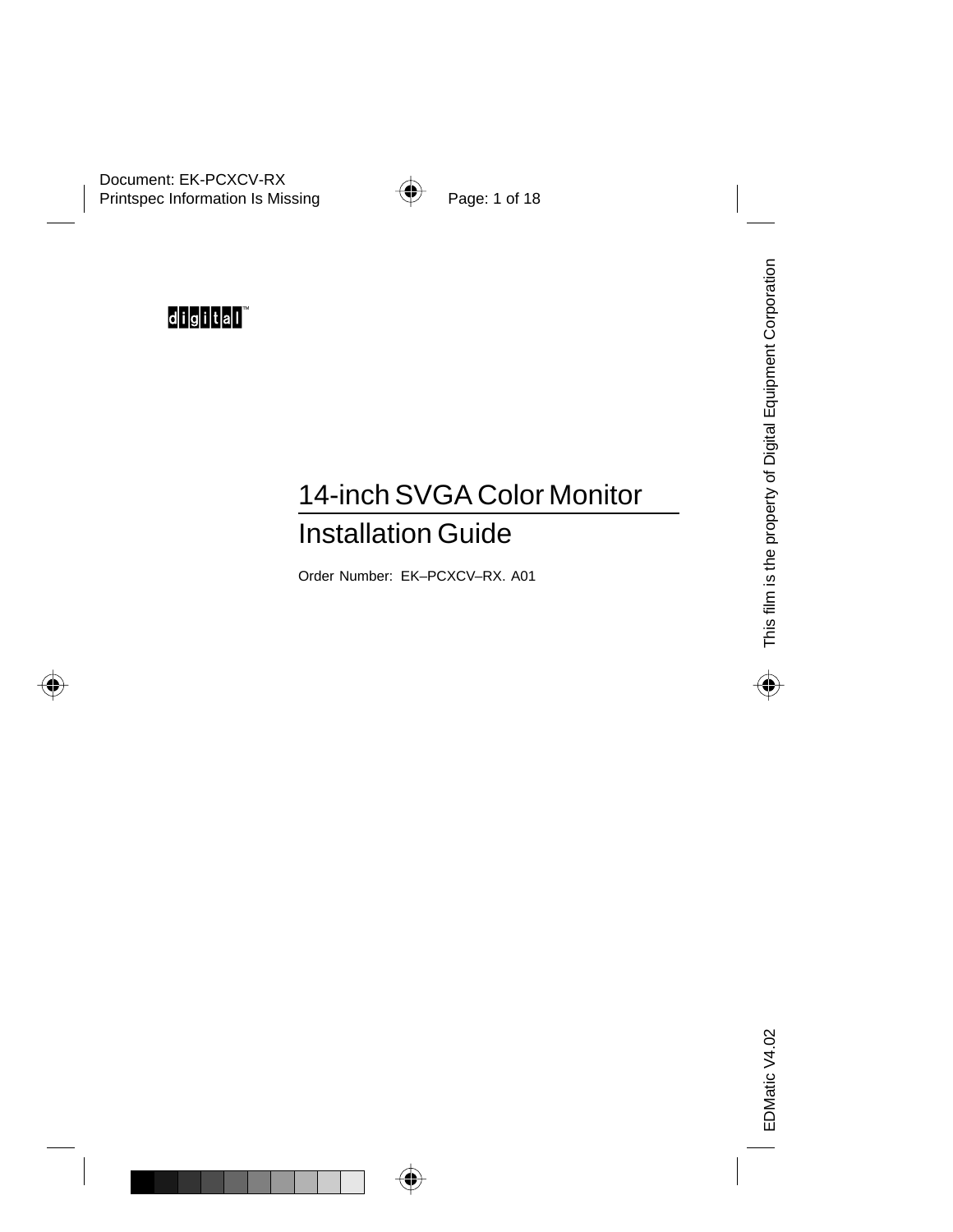

#### **July 1994**

The information in this document is subject to change without notice and should not be construed as a commitment by Digital Equipment Corporation.

Restricted Rights: Use, duplication, or disclosure by the U.S. Government is subject to restrictions as set forth in subparagraph (c) (1) (ii) of the Rights in Technical Data and Computer Software clause at DFARS 252.227-7013.

**FCC Notice:** This equipment has been tested and found to comply with the limits for a Class B digital device, pursuant to Part 15 of the FCC rules. These limits are designed to provide reasonable protection against harmful interference in a residential installation. Any changes or modifications made to this equipment may void the user's authority to operate this equipment.

This equipment generates, uses, and can radiate radio frequency energy and, if not installed and used in accordance with the instructions, may cause harmful interference to radio and television reception; however, there is no guarantee that interference will not occur in a particular installation. If this equipment does cause harmful interference to radio or television reception, which can be determined by turning the equipment off and on, the user is encouraged to try to correct the interference by one or more of the following measures:

- Re-orient or relocate the receiving antenna.
- Increase the separation between the equipment and the receiver.

 Connect the equipment to an outlet on a circuit different from that to which the receiver is connected.

Consult the dealer or an experienced radio/TV technician for help.

DO NOT attempt to modify this equipment. If modified, your authority to operate this equipment might be voided by the FCC.

#### **Canadian Department of Communications Statement**

This digital apparatus does not exceed the Class B limits for radio noise emissions from digital apparatus as set out in the Radio Interference Regulations of the Canadian Department of Communications.

DEC and the DIGITAL logo are trademarks of Digital Equipment Corporation. VGA is a registered trademark of International Business Machines Corporation. SVGA and VESA are registered trademark of the Video Electronic Standards Association.

Copyright © Digital Equipment Corporation 1994. All rights reserved. Printed in Thailand.

This document was prepared using VAX DOCUMENT Version 2.1.

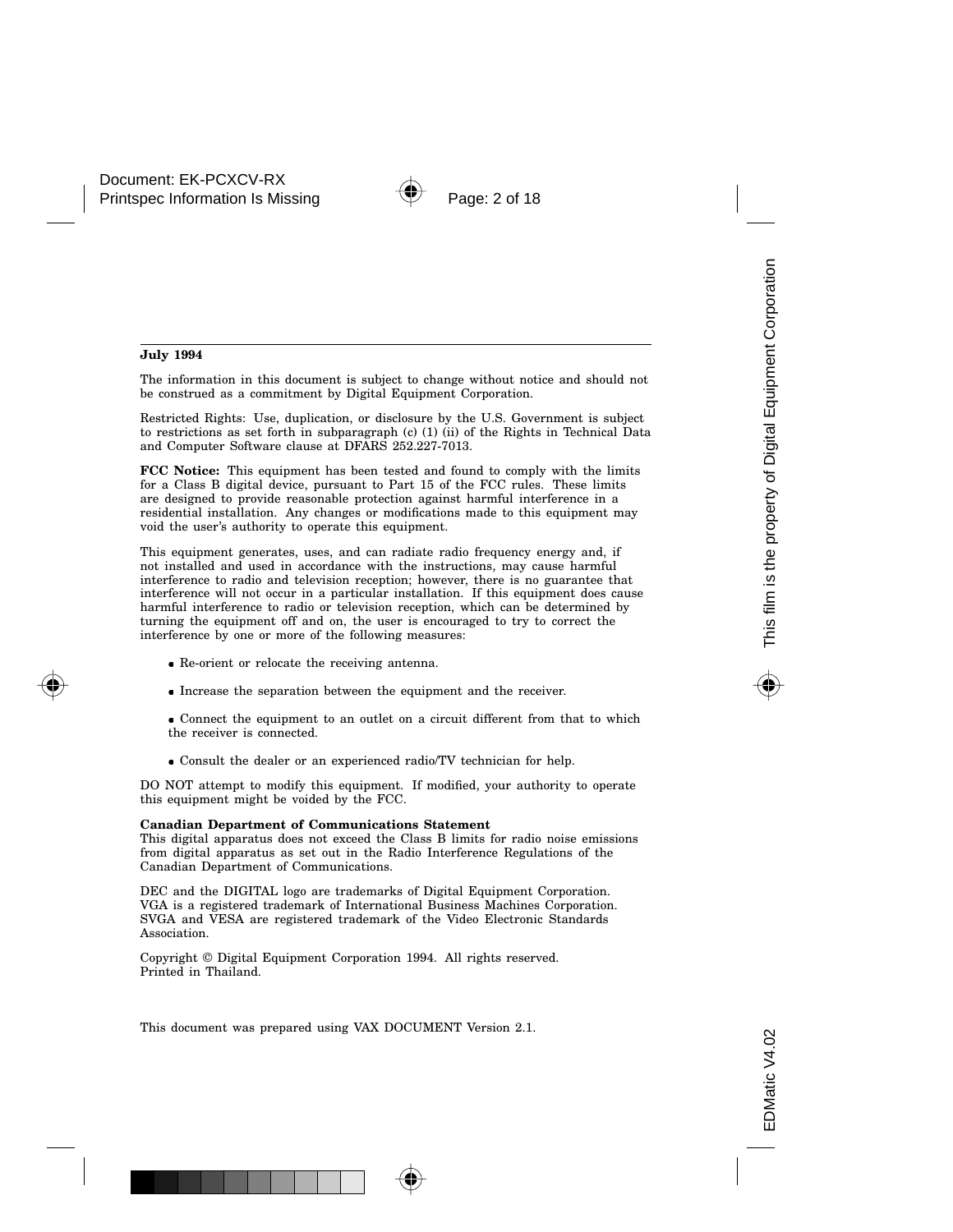

# **Contents**

|                             |                                                                                                 | $\mathsf{V}$                                                                    |
|-----------------------------|-------------------------------------------------------------------------------------------------|---------------------------------------------------------------------------------|
|                             |                                                                                                 |                                                                                 |
| 1.1<br>1.2                  | Install the tilt/swivel stand                                                                   | $1 - 1$<br>$1 - 2$                                                              |
|                             |                                                                                                 |                                                                                 |
| 2.1<br>22<br>2.2.1<br>2.2.2 | Maintenance and Troubleshooting<br>Identifying and Correcting Problems<br>Troubleshooting Table | $2 - 1$<br>$2 - 1$<br>$2 - 1$<br>$2 - 2$                                        |
|                             |                                                                                                 |                                                                                 |
| 3.1<br>3.2<br>3.3<br>3.4    | Monitor Specifications<br>Pin Assignments                                                       | $3 - 1$<br>$3 - 2$<br>$3 - 2$<br>$3 - 3$                                        |
|                             | $\mathbf{2}^-$                                                                                  | <b>Installation</b><br><b>Servicing</b><br><b>Specifications</b><br>Environment |

This film is the property of Digital Equipment Corporation

 $\hat{\mathbf{\Theta}}$ 

iii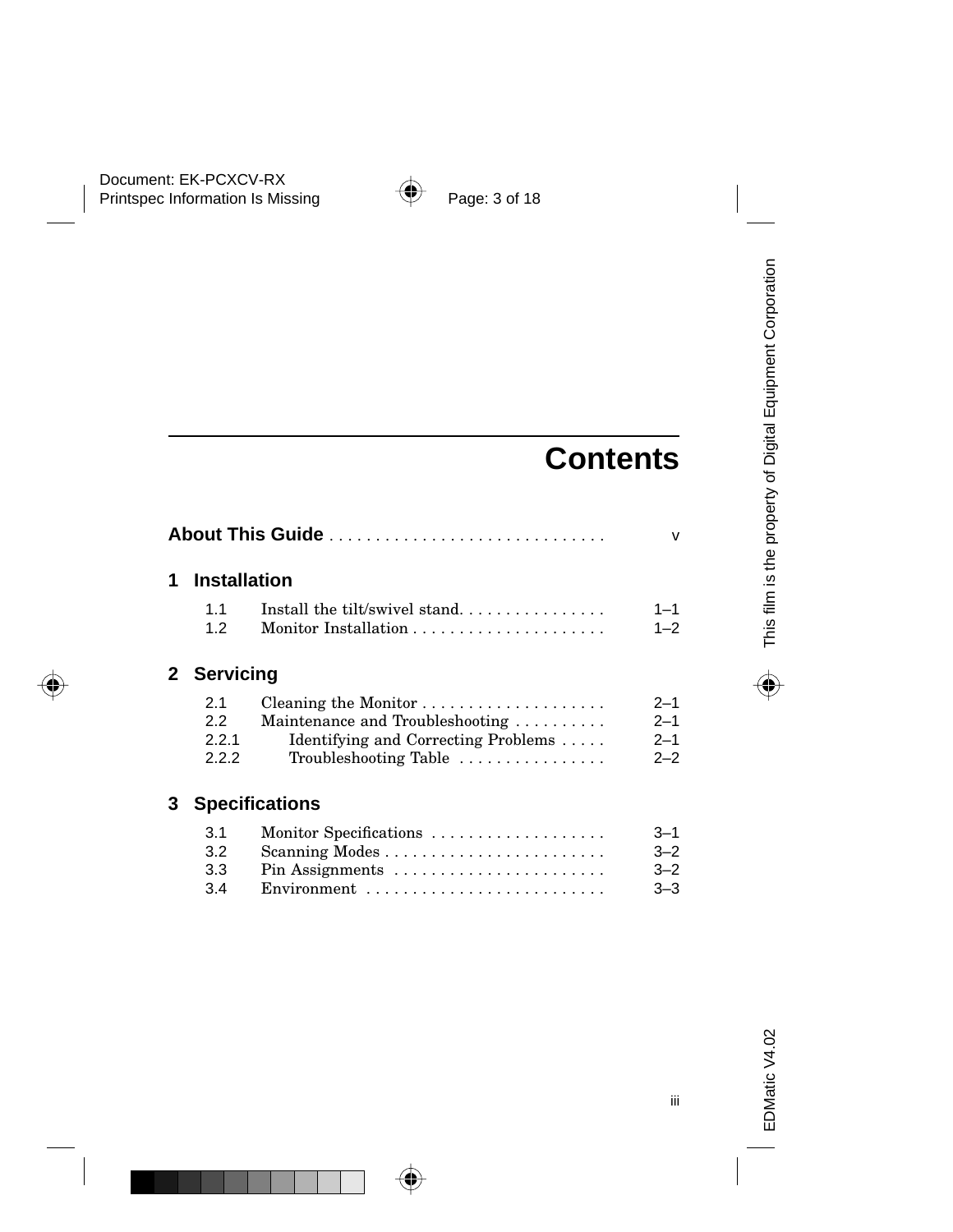# **Figures**

| Monitor Control Panel $\ldots \ldots \ldots \ldots$<br>$1 - 1$ |                                                    |         |  |
|----------------------------------------------------------------|----------------------------------------------------|---------|--|
| <b>Tables</b>                                                  |                                                    |         |  |
| $1 - 1$                                                        | User Controls and Functions $\ldots \ldots \ldots$ | $1 - 3$ |  |
| $2 - 1$                                                        | Identifying and Correcting Problems                | $2 - 2$ |  |
| $3 - 1$                                                        | <b>Factory Pre-set Resolution and Frequencies</b>  |         |  |
|                                                                |                                                    | 3-2     |  |





iv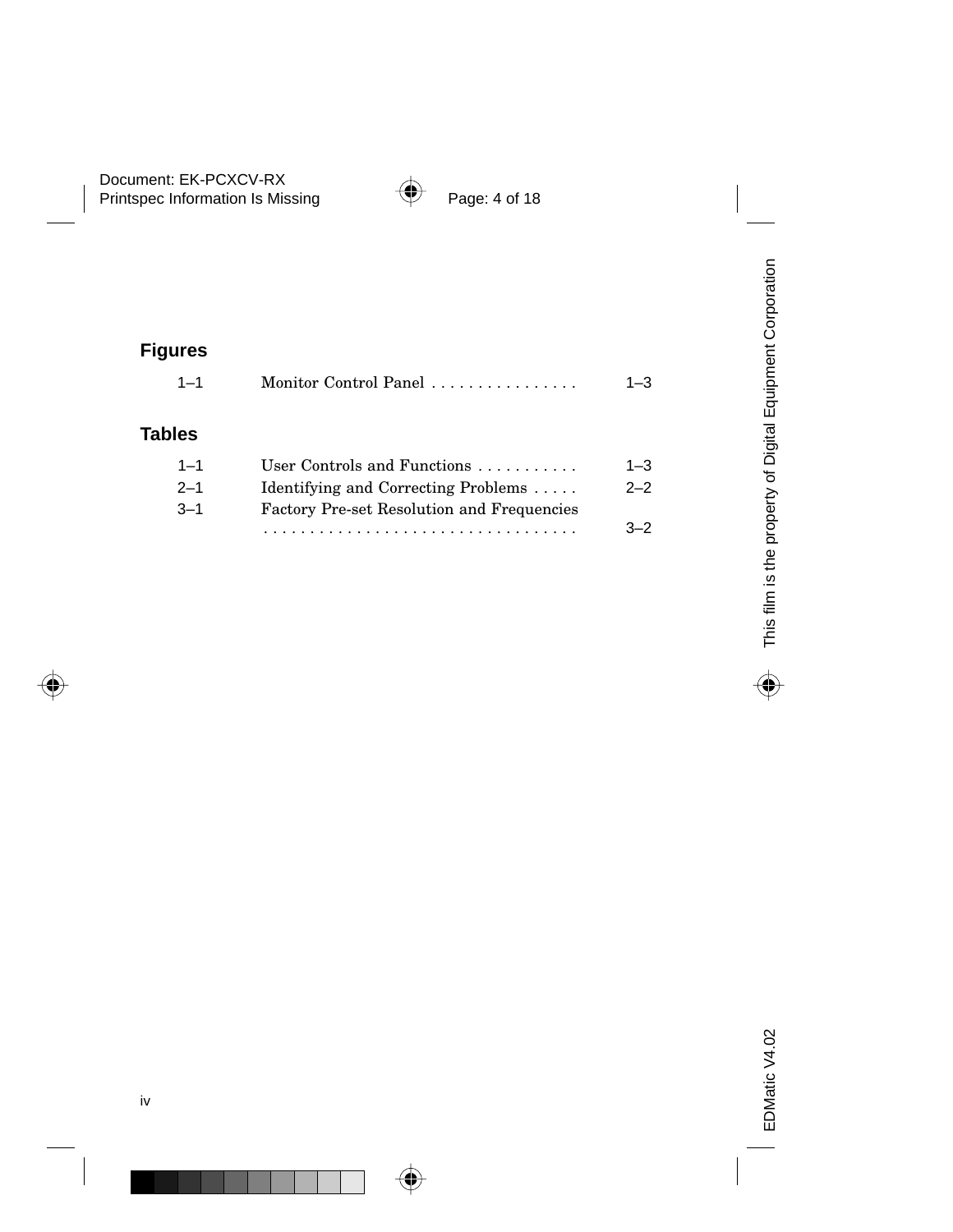Document: EK-PCXCV-RX Printspec Information Is Missing  $\mathbb{Q}^+$  Page: 5 of 18



# **About This Guide**

### **Overview**

The SVGA Color Monitor (PCXCV-Rx) has *multi-modes:* VGA, SVGA, and  $1024 \times 768$  interlaced modes.



The monitor offers the following features:

- Anti-glare screen with unlimited display colors
- Automatic selection of horizontal and vertical frequencies
- User controls for image size and centering to adapt to a variety of video cards

This product also has been designed and manufactured to minimize the impact to the environment.

EDMatic V4.02

v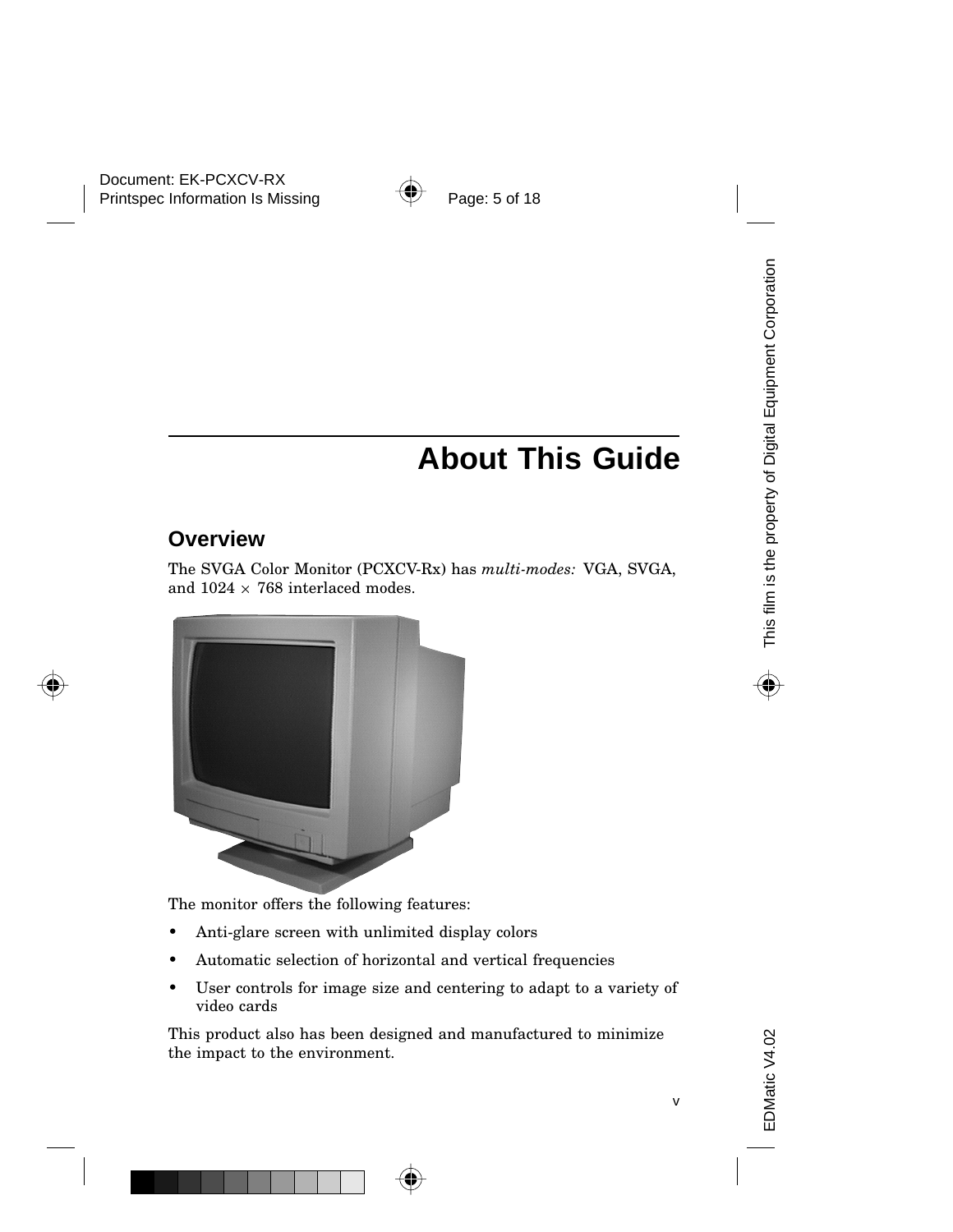

### **Audience**

This guide is intended for users who wish to install the monitor.

### **Conventions**

The following conventions are used in this document:

| <b>Convention</b> | <b>Meaning</b>                                       |  |
|-------------------|------------------------------------------------------|--|
| <b>Note</b>       | Provides general information.                        |  |
| Caution           | Provides information to prevent damage to equipment. |  |
| Warning           | Provides information to prevent injury.              |  |

EDMatic V4.02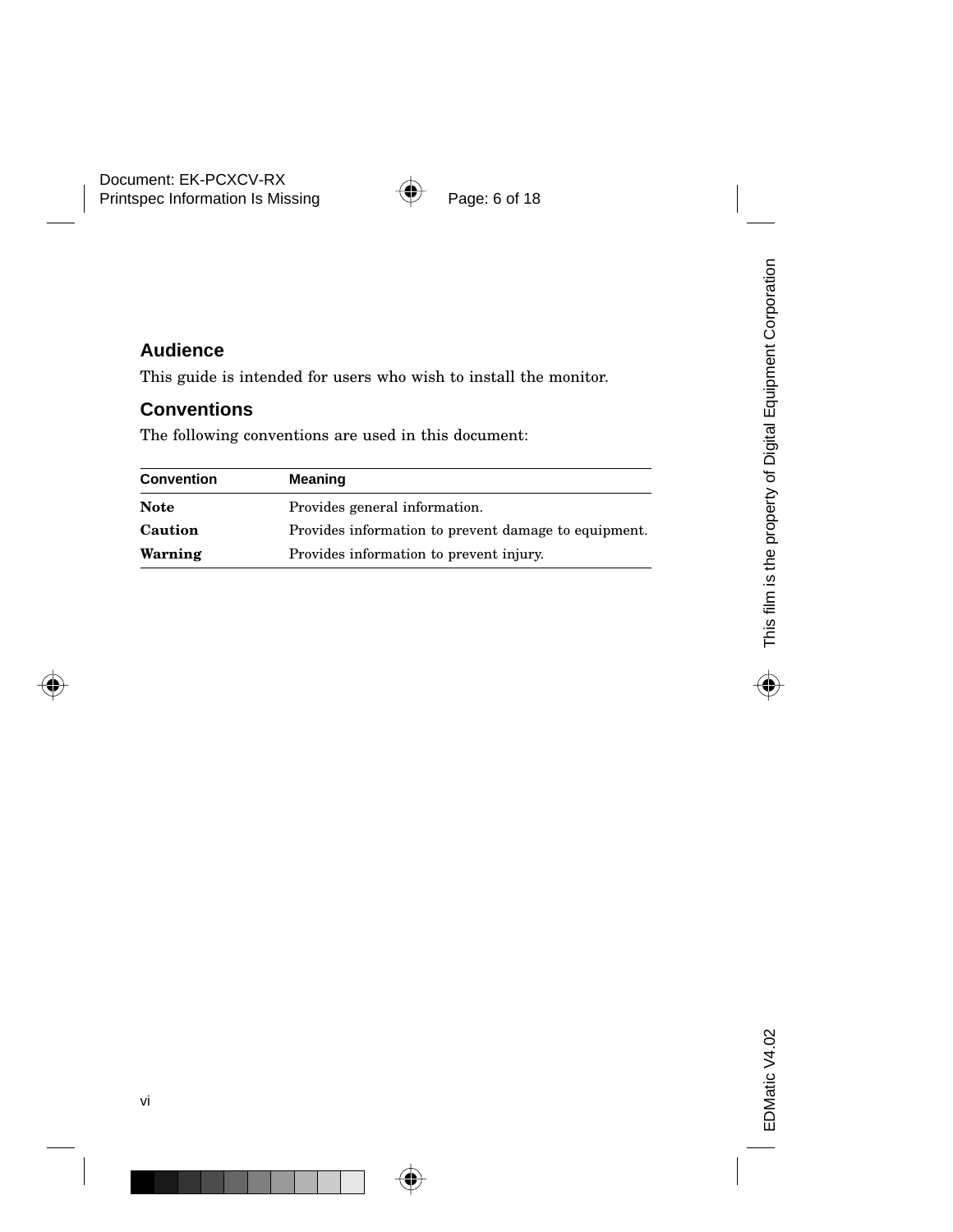# **Installation/Operating Guidelines**

Observe the following basic rules for installation and use.

#### **Do . . .**

- Use the power cord supplied with the monitor, which is UL- and CSA-approved, designed for a **grounded** outlet.
- Turn the monitor off when you clean the monitor or if you do not use it for an extended period of time.

### **Do Not . . .**

- Exceed the ac power output rating of the ac outlet of your computer or other source.
- Move the monitor on a stand over carpet or thresholds.
- Push objects into the monitor's openings.
- Add accessories that are not designed for this monitor.
- Operate the monitor near water or in a damp environment, which could cause an electrical shock hazard.
- Operate the monitor near magnets, motor devices, transformers, high power lines, or large steel pillars, which can cause distortion in the picture.
- Obstruct the ventilation openings in the monitor's cabinet, such as placing the monitor on a rug or within an enclosure.
- Place the monitor near a radiator or heat source.
- Use liquid cleaners or aerosol cleaners. Instead, use a damp cloth for cleaning.



vii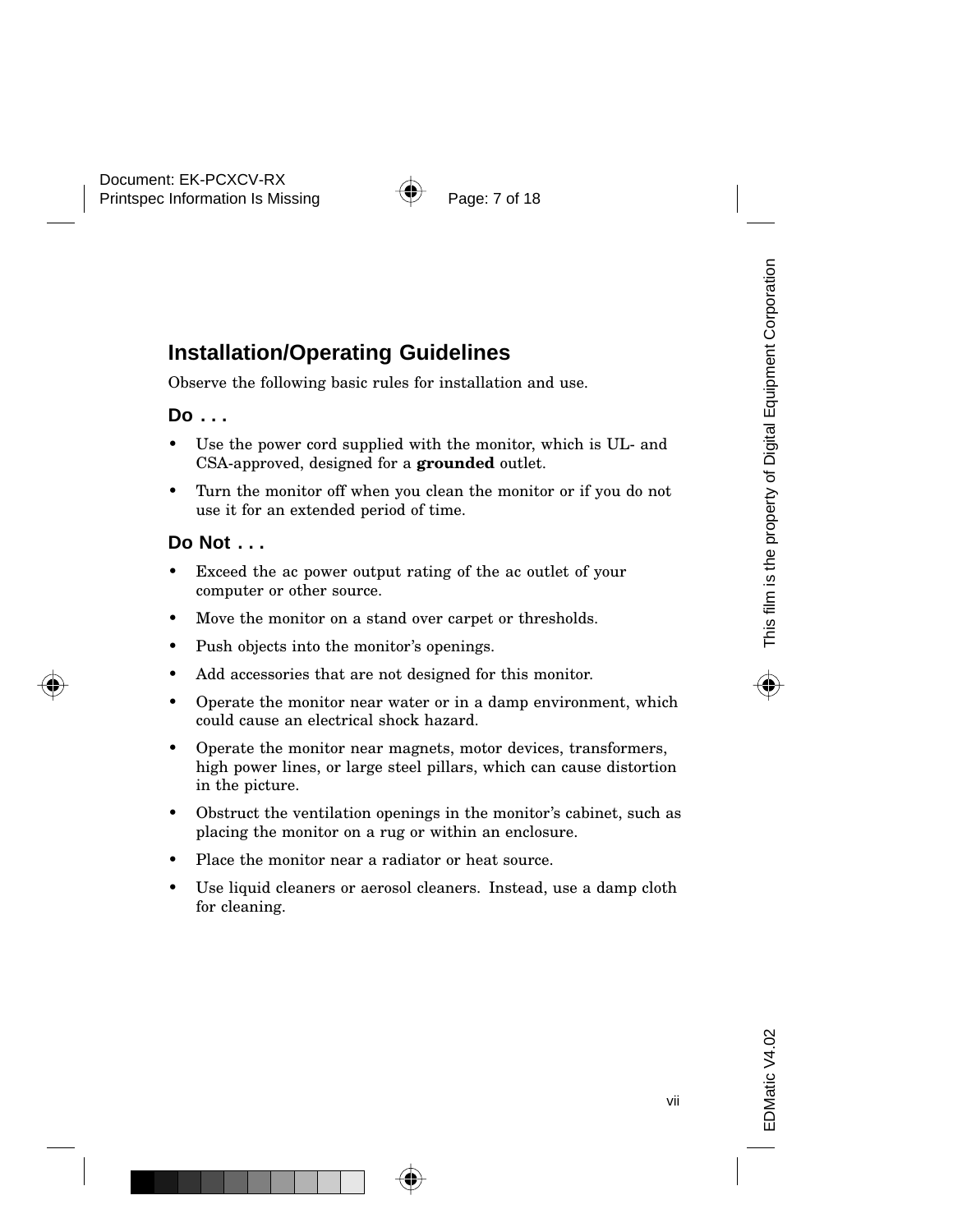Document: EK-PCXCV-RX Printspec Information Is Missing  $\Psi$  Page:

♠



Page: 8 of 18



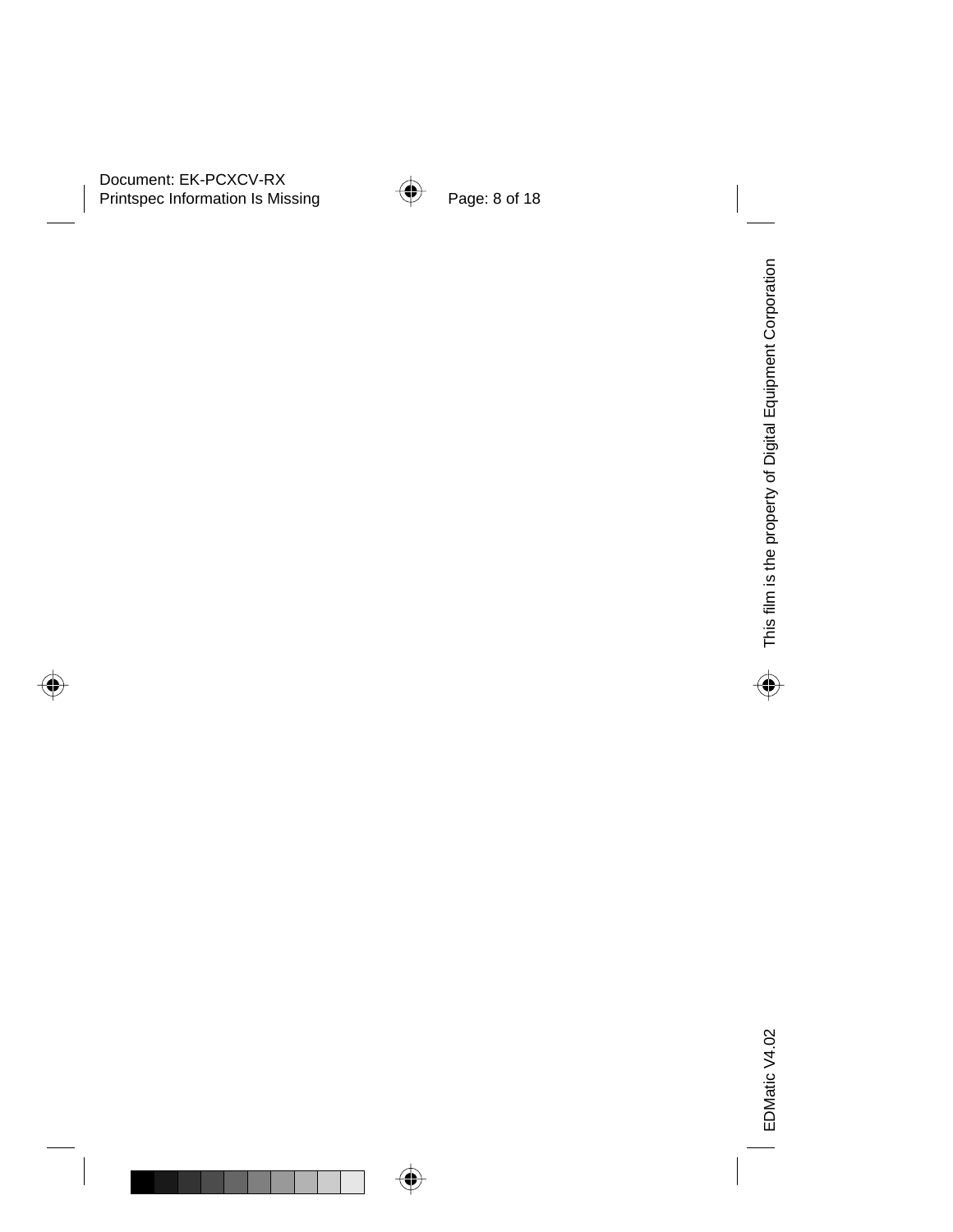Document: EK-PCXCV-RX Printspec Information Is Missing  $\bigoplus$  Page: 9 of 18



# **1 Installation**

# **1.1 Install the tilt/swivel stand.**

- 1. With the monitor face down, insert the hooks on the stand into the slots in the bottom of the monitor.
- 2. Apply pressure near the latch so it is secure.



Installation **1–1**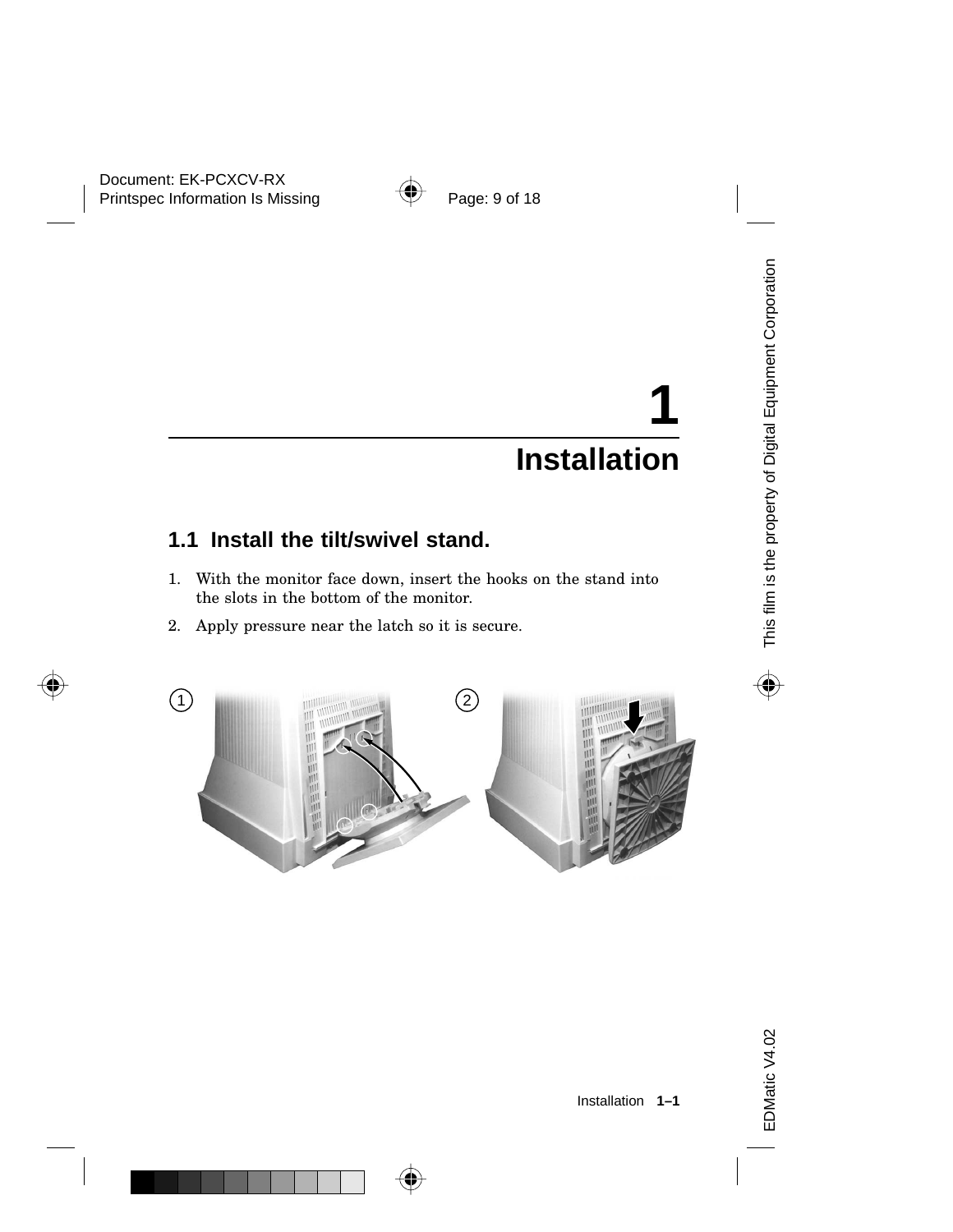

### **Installation 1.2 Monitor Installation**

## **1.2 Monitor Installation**

To connect your monitor:

- 1. Make sure the power to the monitor and the computer is off.
- 2. Connect the monitor's signal cable to the 15-pin interface connector on the High Resolution Graphic Video Adapter on the back of the computer.
- 3. Plug in the ac power cord to the monitor, then to a properly-grounded ac electrical outlet.

### **Turn On Power to Monitor**

Push the power switch button  $\Theta$  to turn on the monitor. The power indicator LED above this switch should light green.



**1–2** Installation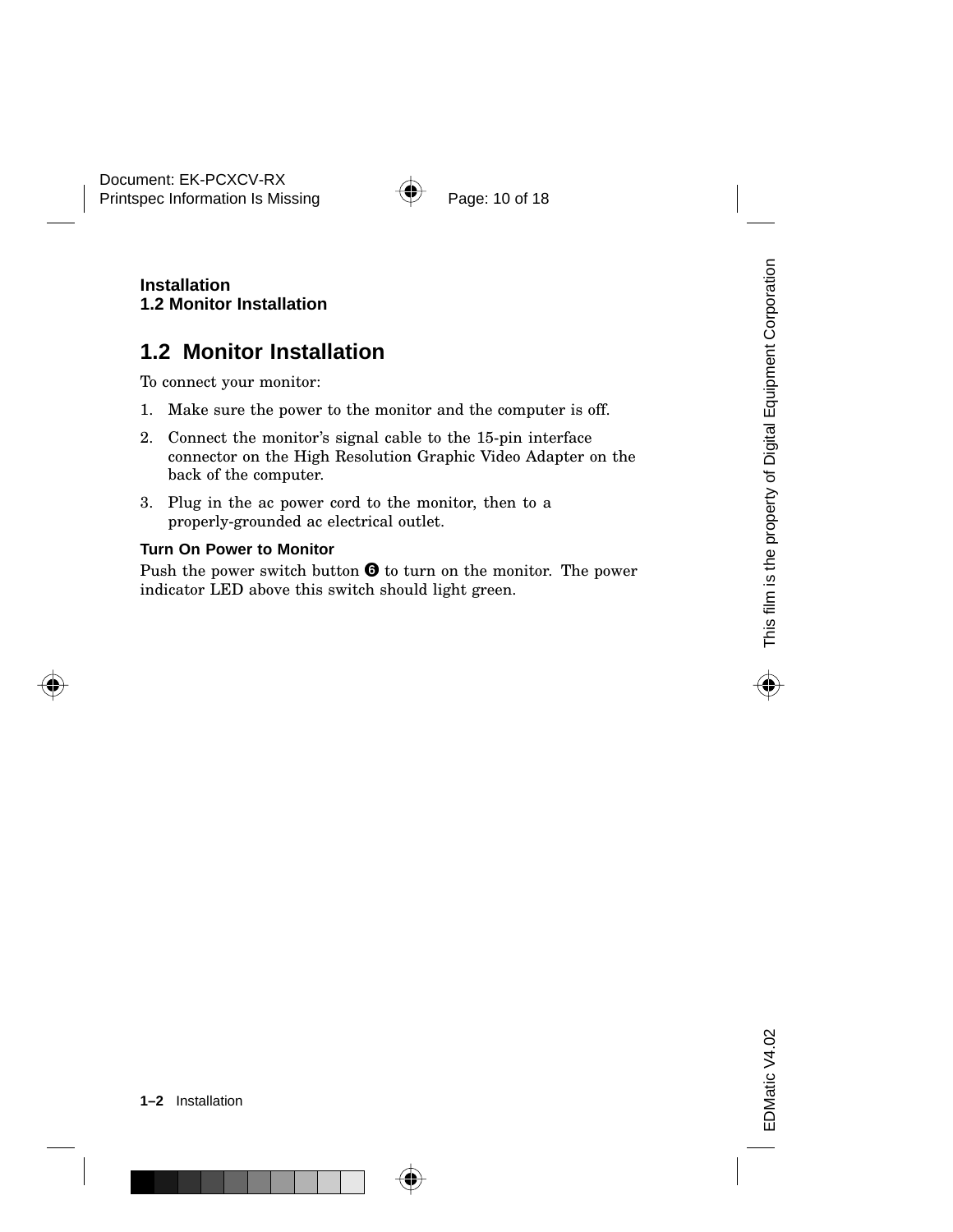### **Installation 1.2 Monitor Installation**



### **Table 1–1 User Controls and Functions**

| <b>Control</b> | <b>Action</b>                                                                                                                        |
|----------------|--------------------------------------------------------------------------------------------------------------------------------------|
|                | <b>Brightness</b> – Turn the control clockwise to increase<br>brightness.<br>Turn the control counterclockwise to reduce brightness. |
|                | <b>Contrast</b> – Turn the control clockwise to increase<br>contrast.<br>Turn the control counterclockwise to reduce contrast.       |
|                | <b>Note</b>                                                                                                                          |
|                | If the picture is too small or not centered,<br>the monitor does not recognize the input<br>frequency mode. Adjust the position and  |

Installation **1–3**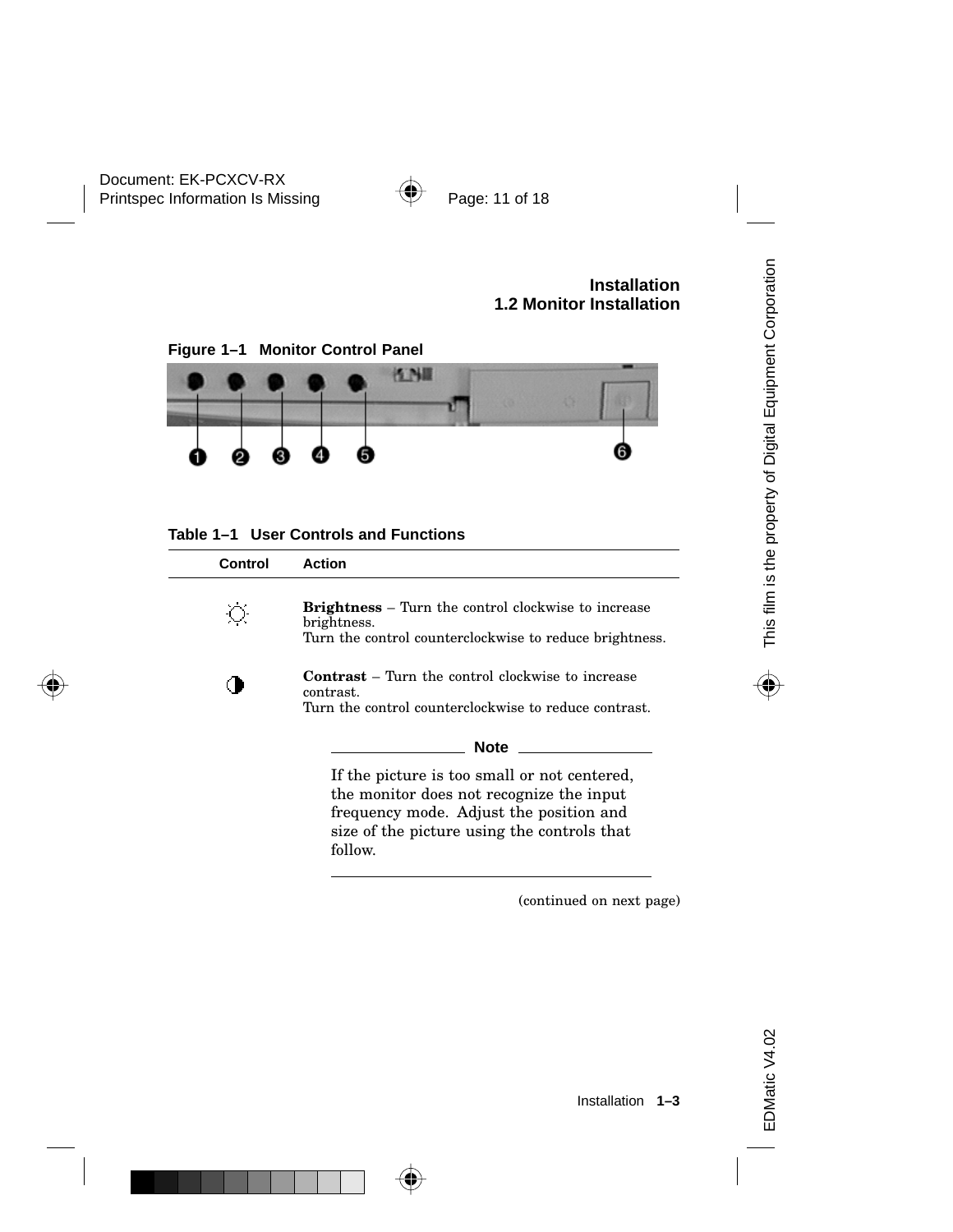

EDMatic V4.02 This film is the property of Digital Equipment Corporation

EDMatic V4.02

 $\bigoplus$  This film is the property of Digital Equipment Corporation

### **Installation 1.2 Monitor Installation**

|             |         | Table 1-1 (Cont.) User Controls and Functions |                                                                                      |  |
|-------------|---------|-----------------------------------------------|--------------------------------------------------------------------------------------|--|
| <b>Item</b> | Control | <b>Screen</b>                                 | <b>Adjustment</b>                                                                    |  |
| O           | D O     |                                               | <b>Pincushion</b> $(PCC)$ – Turn this<br>control to correct a bowed image.           |  |
| Ø           | ⊕       |                                               | <b>Vertical Size – Turn this control for</b><br>correct vertical display size.       |  |
| Ø           |         |                                               | Vertical Center - Turn this control<br>for correct vertical display position.        |  |
| Ø           | (↔      |                                               | Horizontal Size - Turn this control<br>for correct horizontal display size.          |  |
| Q           | ◫       |                                               | Horizontal Center - Turn this<br>control for correct horizontal display<br>position. |  |

**1–4** Installation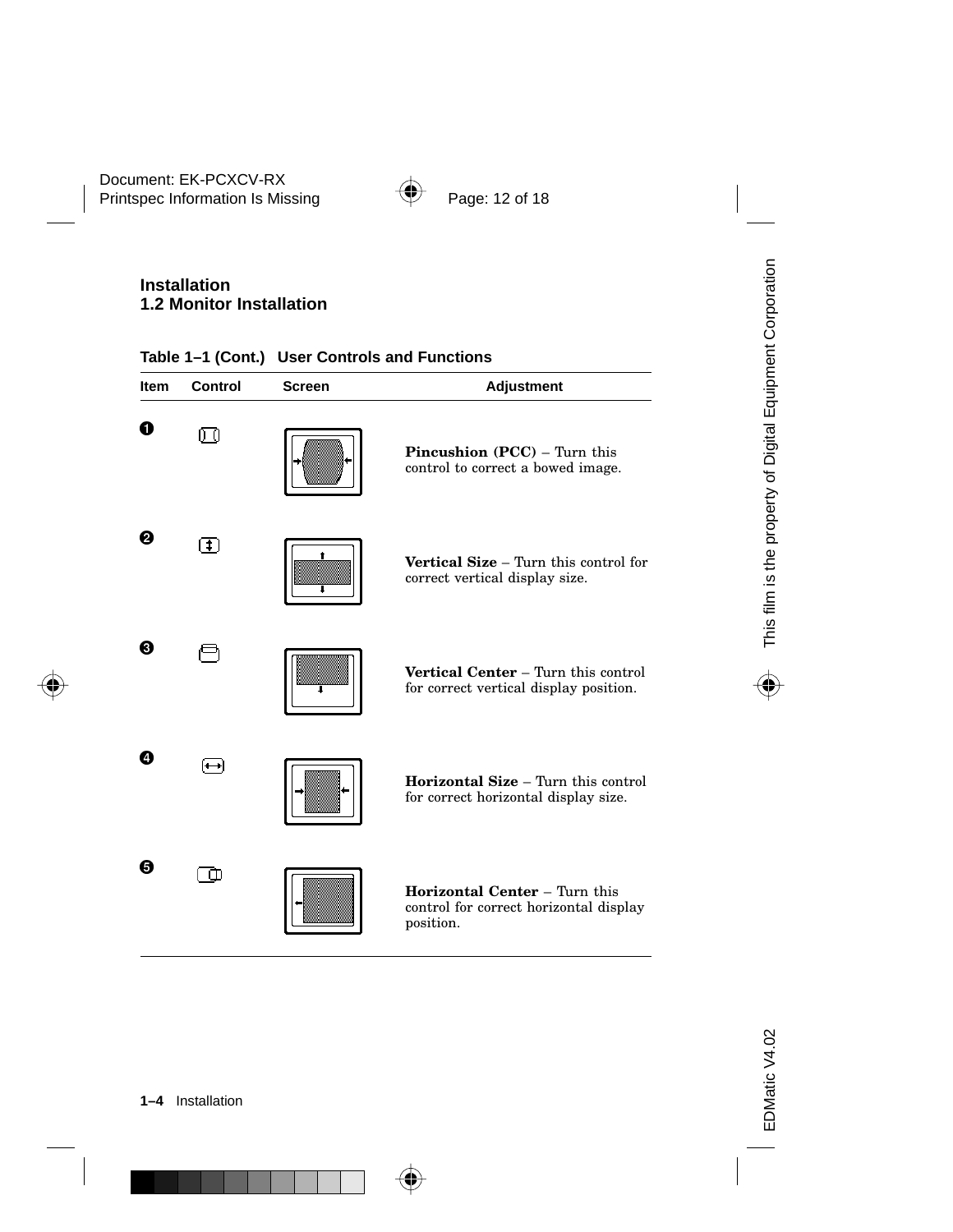

# **2 Servicing**

# **2.1 Cleaning the Monitor**

To clean the monitor:

- 1. Unplug the monitor.
- 2. Clean the monitor with a soft, slightly damp cloth. **Do not** use an aerosol cleaner directly on the screen.

### **Caution**

Do not use benzene, thinner, or any volatile substance to clean the monitor, as these product may discolor the monitor's cabinet. Likewise, do not place rubber or vinyl on the monitor.

# **2.2 Maintenance and Troubleshooting**

### **2.2.1 Identifying and Correcting Problems**

The following can be sources of problems:

- Communications cables
- Host system
- Nearby power or electrical sources



Servicing **2–1**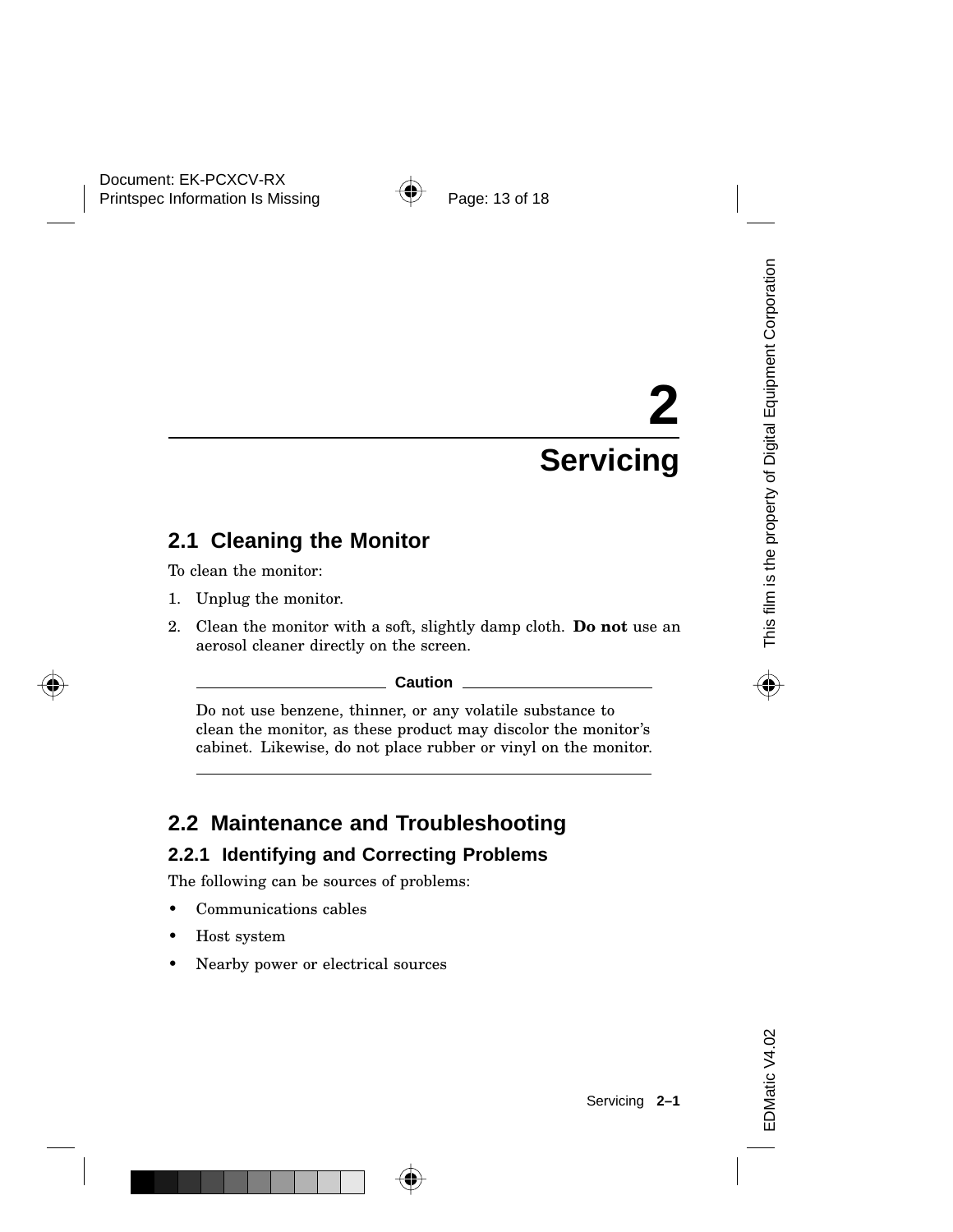

### **Servicing 2.2 Maintenance and Troubleshooting**

### **2.2.2 Troubleshooting Table**

Use Table 2–1 to identify and correct any problem areas.

| Symptom                                                                                    | <b>Possible Cause</b>                                    | <b>Suggested Solution</b>                                                                                             |  |
|--------------------------------------------------------------------------------------------|----------------------------------------------------------|-----------------------------------------------------------------------------------------------------------------------|--|
| Display does not<br>appear.                                                                | <b>Brightness or Contrast</b><br>control is set too low. | Increase the brightness<br>and contrast control<br>setting.                                                           |  |
|                                                                                            | There is no power.                                       | Check the power cord.<br>Use another ac outlet.                                                                       |  |
| Video display has<br>moving dots and<br>distorted lines. The<br>display rolls or flickers. | There is electromag-<br>netic interference.              | Move any electromechan-<br>ical device, such as a fan<br>or a motor, away from<br>the monitor or move the<br>monitor. |  |

**Table 2–1 Identifying and Correcting Problems**



### **Warning**

Serious shock hazards exist inside this display. There are no user serviceable parts inside. DO NOT remove covers under any circumstances or attempt to service the monitor yourself. Call a qualified service representative.

If you need to dispose of a unit, ask a qualified service representative for the proper procedure. Improper disposal could result in personal injury from implosion.



**2–2** Servicing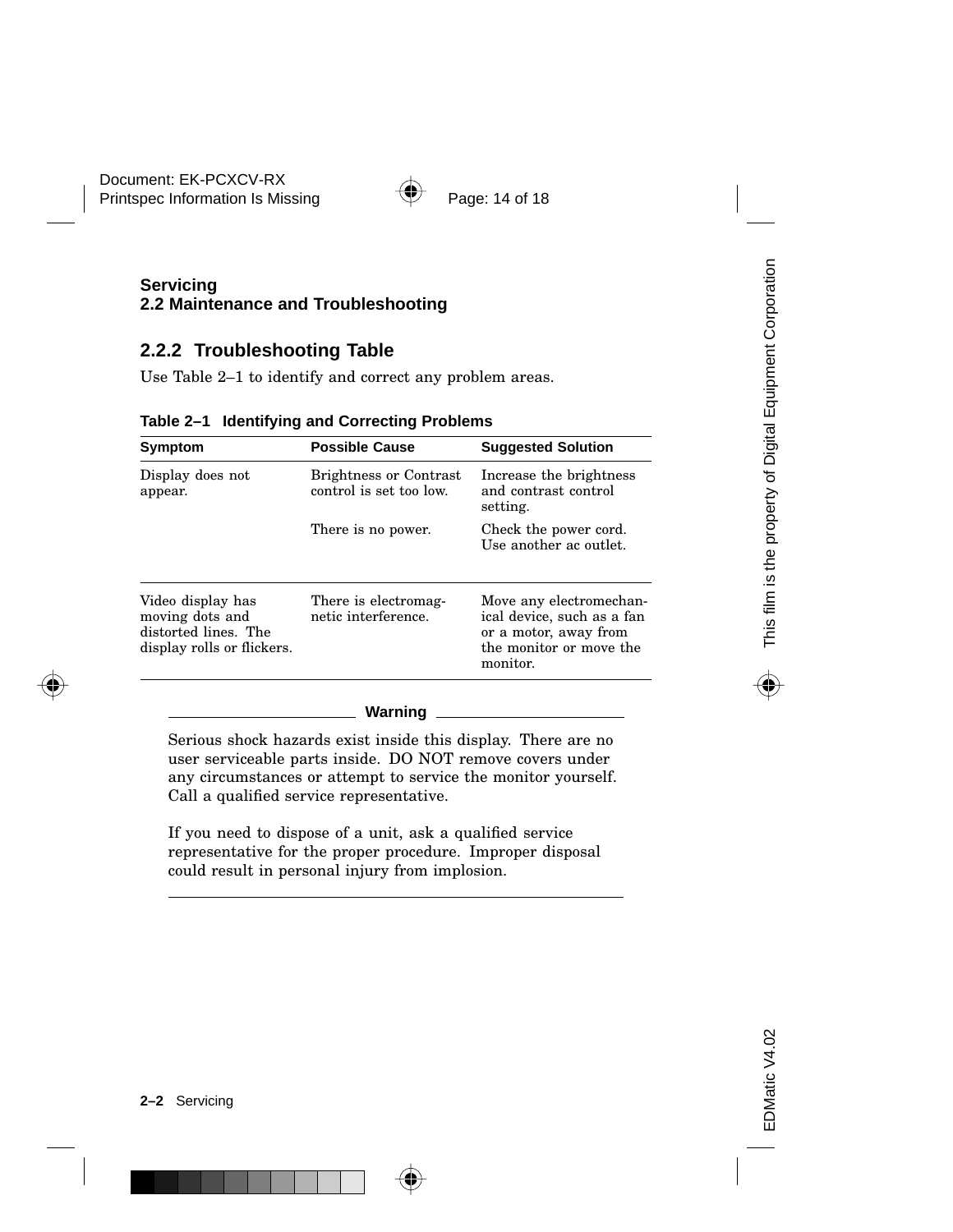Document: EK-PCXCV-RX Printspec Information Is Missing  $\oplus$  Page: 15 of 18



# **3 Specifications**

# **3.1 Monitor Specifications**

| <b>Monitor</b>                                      | $35.6$ cm $(14$ in) non-glare                                                             |
|-----------------------------------------------------|-------------------------------------------------------------------------------------------|
| Active area                                         | $24.8 \times 18.6$ cm                                                                     |
| Height                                              | $38.1 \text{ cm } (15.0 \text{ in})$                                                      |
| Width                                               | $36.2 \text{ cm } (14.3 \text{ in})$                                                      |
| Depth                                               | $38.0 \text{ cm } (15.0 \text{ in})$                                                      |
| Swivel                                              | $±45^{\circ}$                                                                             |
| Tilt                                                | $-5^{\circ}$ to $+15^{\circ}$                                                             |
| Weight                                              | 11 Kg $(24.2 \text{ lbs})$                                                                |
| Video Signal                                        | $0.7V$ p-p R, G, B color (positive) $75\Omega$ .                                          |
| H-Sync                                              | TTL positive or negative, $1K\Omega$ min. 30K to<br>38KHz (multi-scanning).               |
| V-Sync                                              | TTL positive or negative, $1K\Omega$ min. 50 to 88 Hz.                                    |
| Connector                                           | $15$ -pin D-sub                                                                           |
| Power input                                         | 90 - 135 Vac, 1.0 A max at 60 Hz; 180 - 264 Vac,<br>$0.4$ A max at 50 Hz (auto-switching) |
| Power consumption                                   | 75 W (max)                                                                                |
| <b>Environment:</b><br><b>Operating Temperature</b> | $10 - 40^{\circ}$ C                                                                       |
| Humidity                                            | 20 - 80% relative humidity (noncondensing)                                                |

 $\bigoplus$  This film is the property of Digital Equipment Corporation EDMatic V4.02 This film is the property of Digital Equipment Corporation

Specifications **3–1**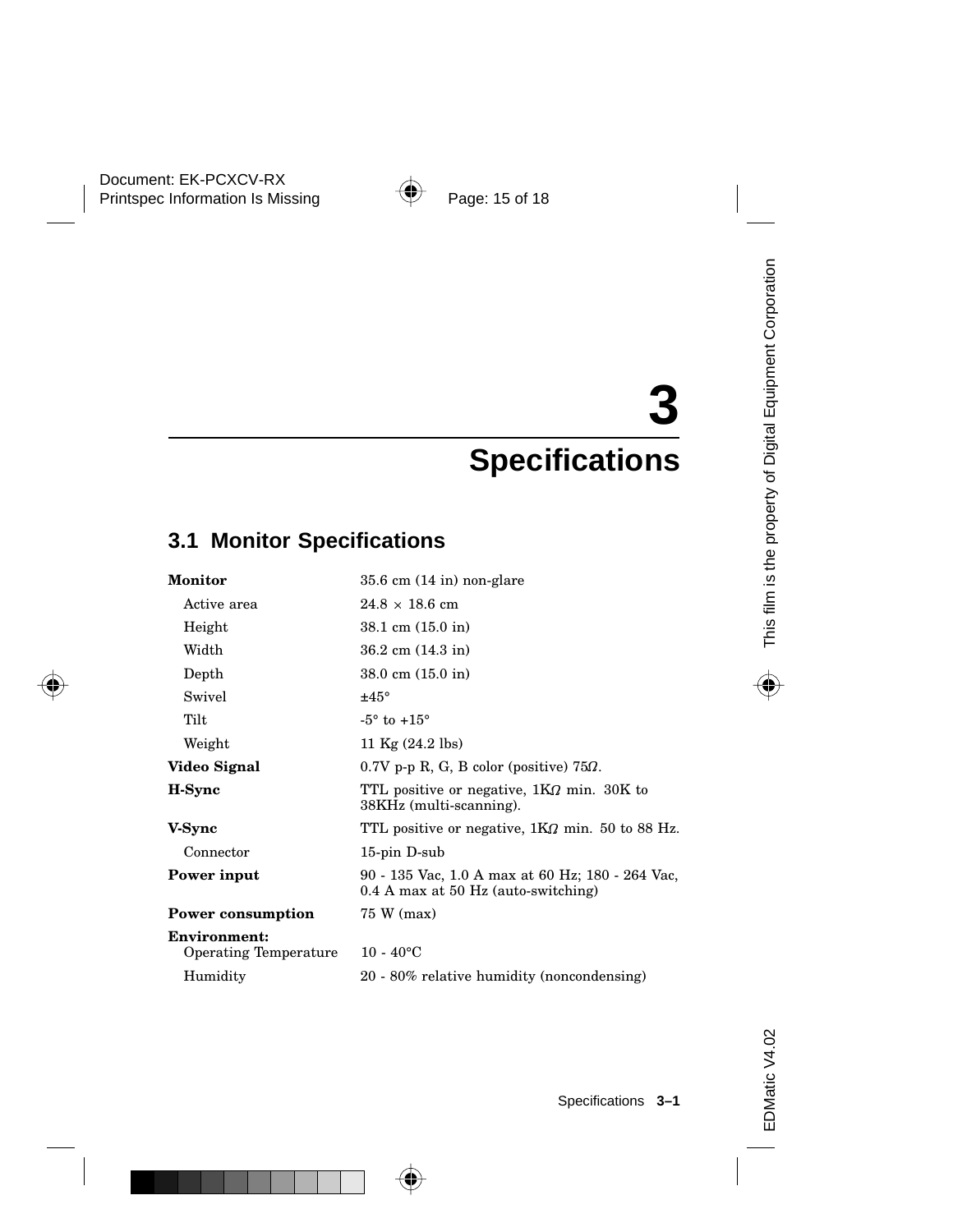

### **Specifications 3.2 Scanning Modes**

# **3.2 Scanning Modes**

To minimize adjustment needs, the monitor has six factory pre-set display standards, shown in Table 3–1. When the monitor detects any of these display standards, it automatically adjusts the picture size and centering.

### **Table 3–1 Factory Pre-set Resolution and Frequencies**

|             | <b>Pre-set Addressability</b> | <b>Vertical</b> | <b>Horizontal</b> |
|-------------|-------------------------------|-----------------|-------------------|
| <b>Mode</b> | (Pixels x Lines)              | Refresh (Hz)    | Frequency (kHz)   |
| 1           | 640 x 350                     | 70.09           | 31.47†            |
| 2           | $720 \times 400$              | 70.09†          | 31.47             |
| 3           | 640 x 480                     | 59.94           | 31.47             |
| 4           | 640 x 480                     | 75.00           | 37.50             |
| 5           | 800 x 600                     | 60.32†          | 37.88†            |
| 6           | $1024 \times 768$             | 86.96‡          | 35.52             |

# **3.3 Pin Assignments**

The pin assignments for the 15-pin D-type connector are:

| Pin              | Signal       | Pin | <b>Signal</b> | <b>Pin</b> | <b>Signal</b> |
|------------------|--------------|-----|---------------|------------|---------------|
|                  | $_{\rm Red}$ | 6   | Red Return    | 11         | <b>GND</b>    |
| $\boldsymbol{2}$ | Green        |     | Green Return  | 12         | No pin        |
| 3                | Blue         | 8   | Blue Return   | 13         | <b>H-SYNC</b> |
| 4                | GND          | 9   | No pin        | 14         | V-SYNC        |
| 5                | Selftest     | 10  | GND           | 15         | No pin        |

EDMatic V4.02

**3–2** Specifications

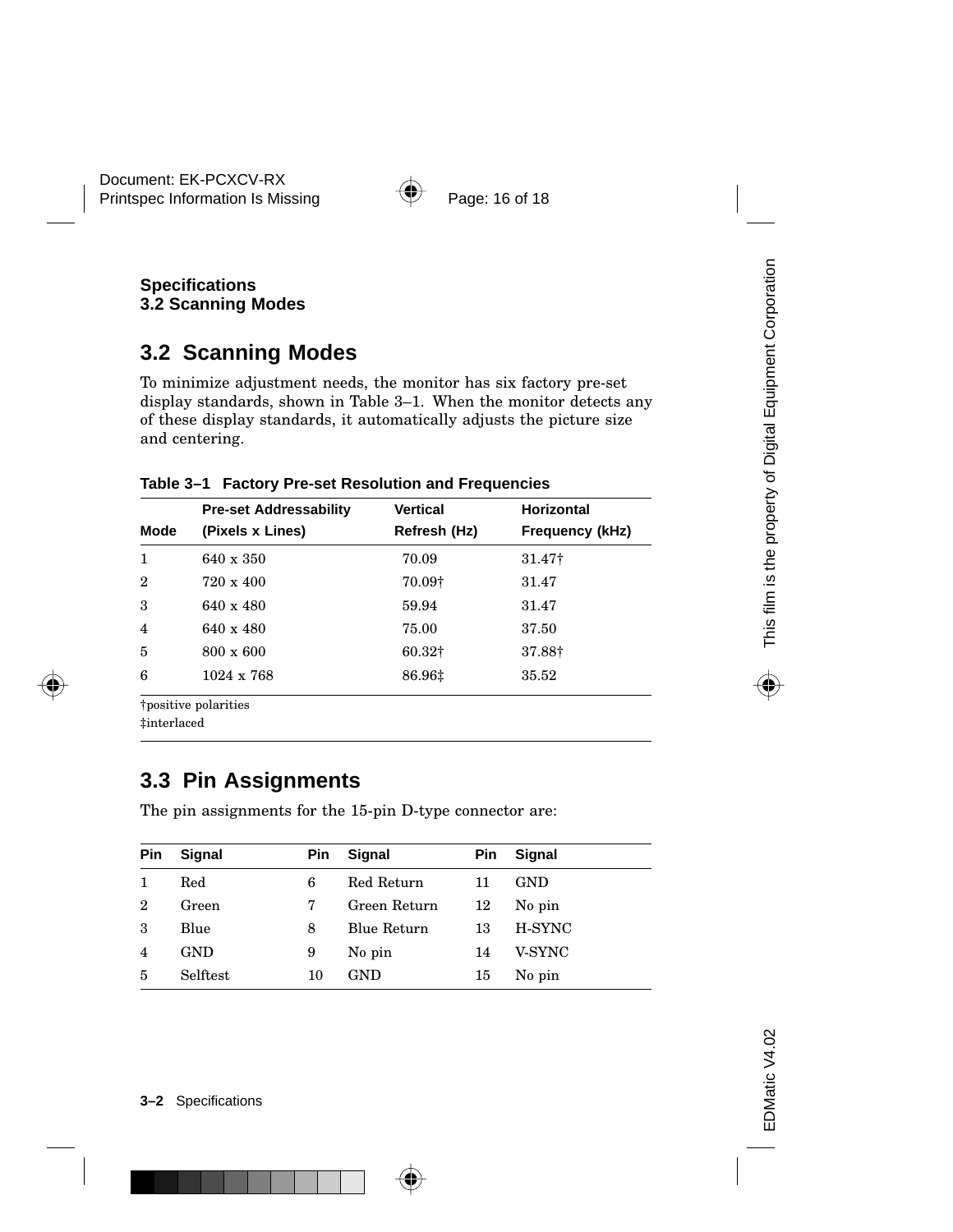Document: EK-PCXCV-RX Printspec Information Is Missing  $\overline{\mathbb{P}}$  Page: 17 of 18



### **Specifications 3.4 Environment**

## **3.4 Environment**

This product has been designed and manufactured to minimize the impact to the environment. The packaging is recyclable and the monitor can be returned for proper disposal.

### **Asbestos**

This product does not use asbestos in any form.

### **Flame Retardants**

The enclosures do not contain polybrominated diphenylether (PBDE) as a flame retardant additive; therefore, they do not emit toxic dibenzofuran and dibenzodixion gases.

### **Ozone Depleting Substances (ODS)**

The PCXCV-Rx is in full compliance with the labeling requirements in the U.S. Clean Air Act Amendments of 1990. It does not contain, nor is it manufactured with, a Class 1 ODS, as defined in Title VI Section 611 of this act.

### **PVC**

The plastic enclosures are not made of rigid PVC. The material has a non-halogenated, flame-retardant system and is cadmium free.

Specifications **3–3**